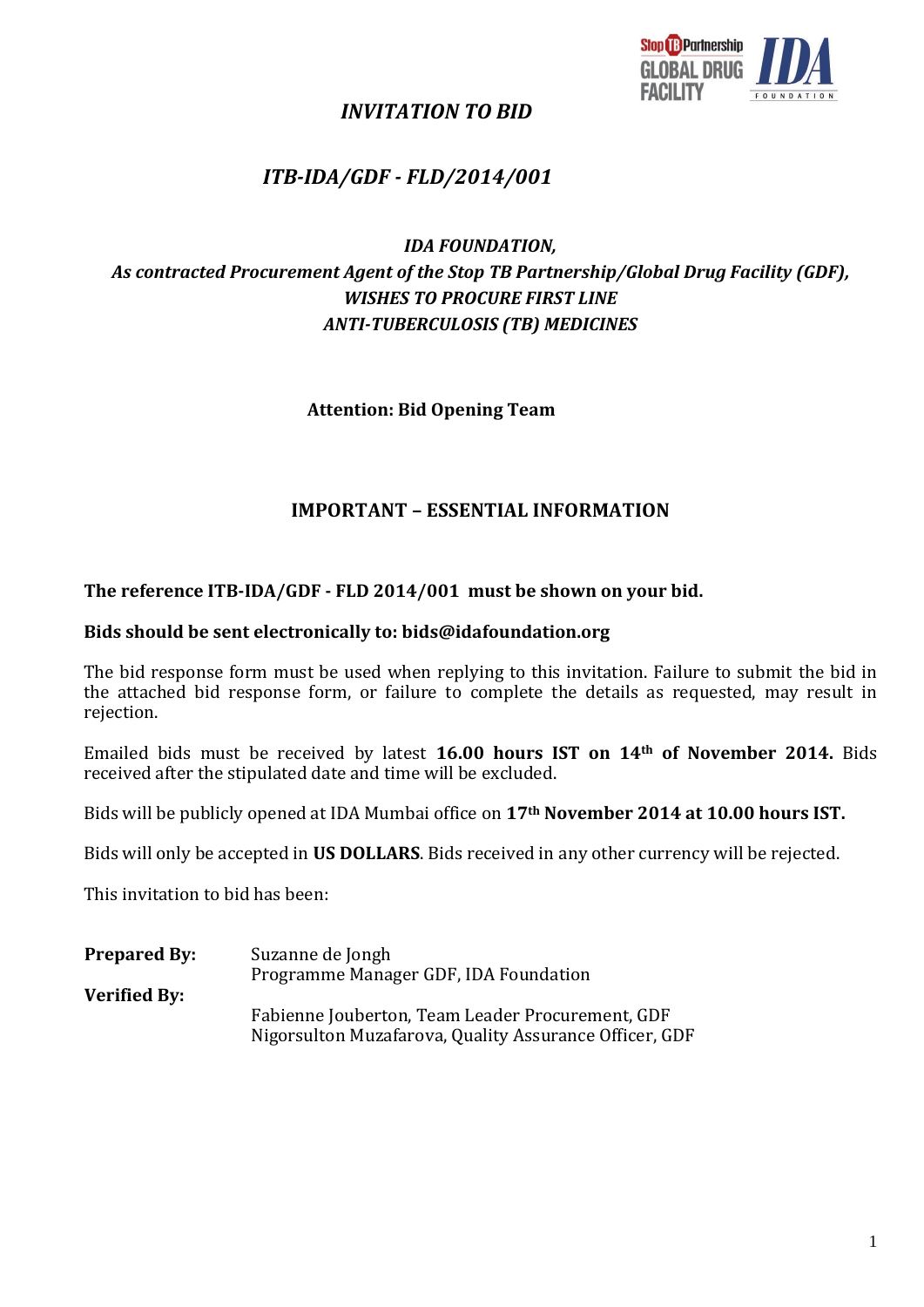

# **CONTENTS**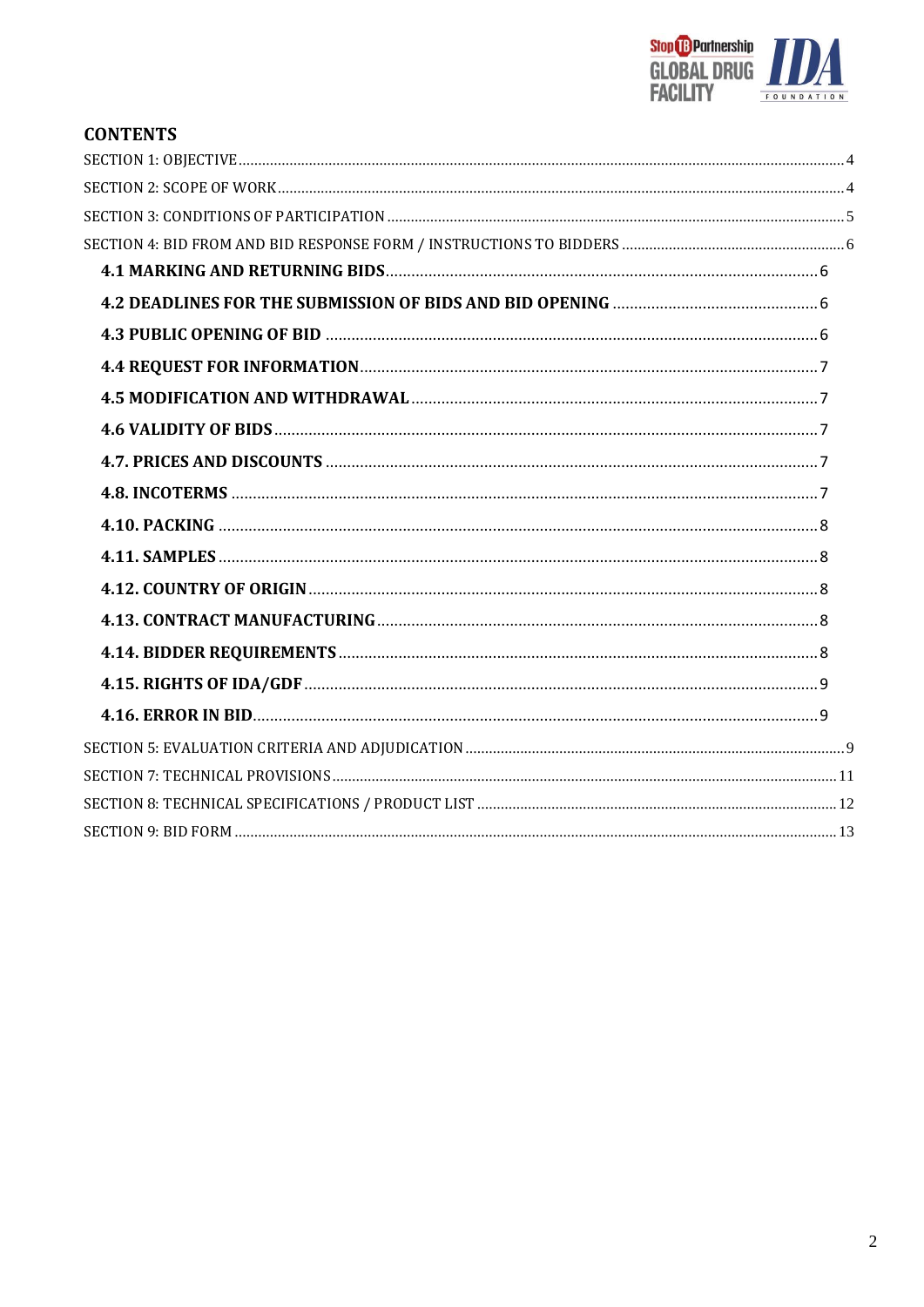### **ANNEXES**



- Annex A: Bid response form (Excel spread sheet)
- Annex B: Technical Specifications / Product list
- Annex C: Response form for Registration (in High Burden Countries)
- Annex D: IDA Model Long-term Agreement (LTA)
- Annex E: IDA General Terms and Conditions
- Annex F: IDA Code of Conduct
- Annex G: Disclosure Letter for Access to information
- Annex H: Indicative non-binding Forecasts for 2015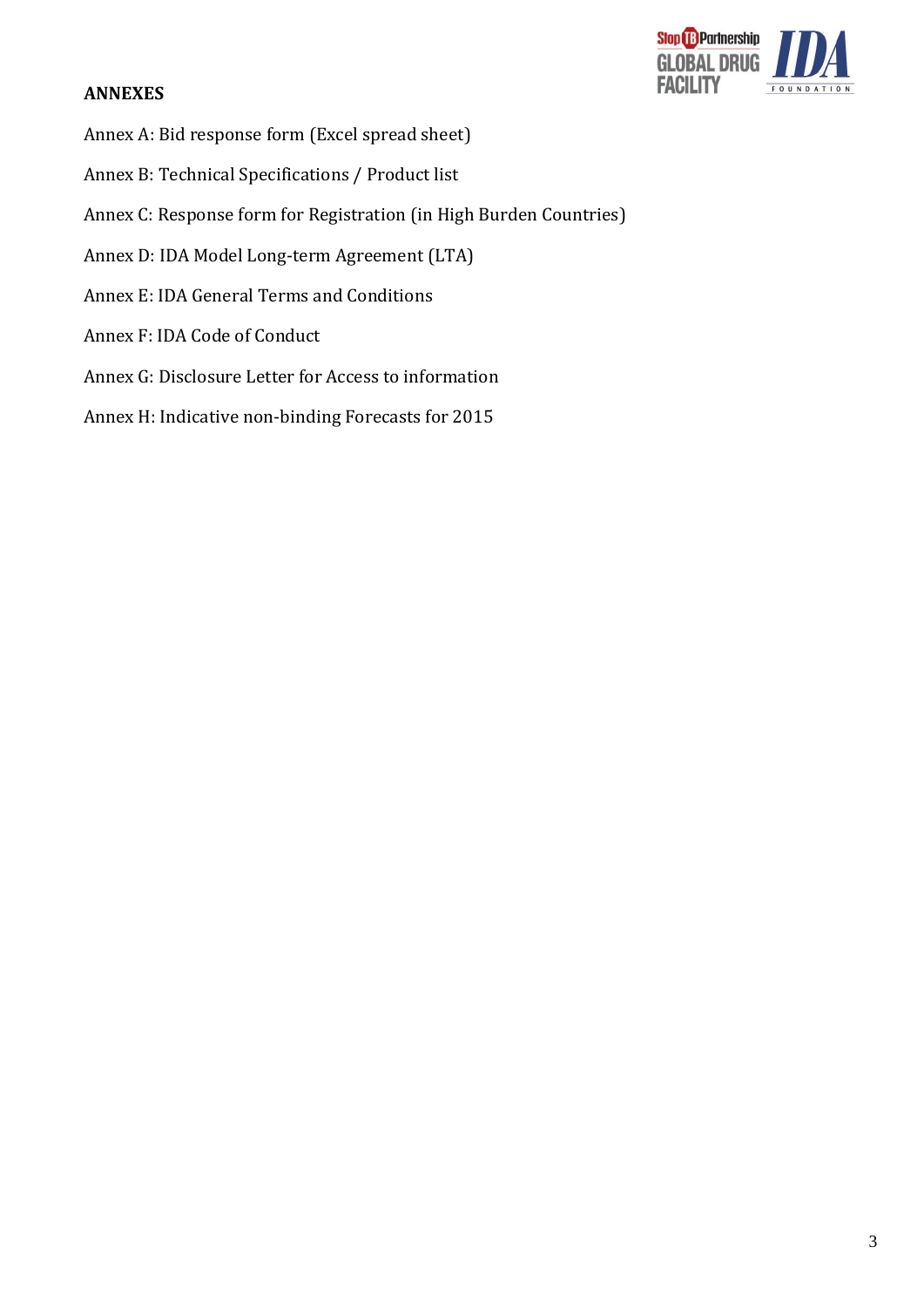

### <span id="page-3-0"></span>**SECTION 1: OBJECTIVE**

The purpose of this ITB is to select a panel of suppliers who will enter into Long-term agreements (LTAs) with IDA Foundation, the selected Procurement Agent of the Global Drug Facility for the supply of First Line Anti-TB drugs.

### <span id="page-3-1"></span>**SECTION 2: SCOPE OF WORK**

### **2.1 The GDF strategy**

The Global Drug Facility (GDF) aims to ensure timely access to quality assured, affordable TB drugs and diagnostics and contribute to the development of sustainable TB drug management capacity for countries in need. In developing its strategy, the GDF has determined the following key principles:

- Saving lives by ensuring an uninterrupted supply of quality-assured, affordable anti-TB drugs and diagnostics to population in need

- Contributing to TB commodities market shaping by linking strategic interventions on the demand and supply sides with stakeholders/partners, focusing on market analysis, supply security, suppliers engagement, affordable and sustainable prices, innovation and new products introduction/uptake by countries

- Maximizing impact and value for money by enhancing efficiency/effectiveness of operations focusing on quality of services and clients/partners feedback

## **2.2 Technical Specifications/ Product list**

To translate the strategic principles into an executable strategy, the following criteria have been defined:

2.2.1. The First line Anti-TB products and medical devices selected are the ones indicated in **Annex B.**

2.2.2. The total demand for the products will be allocated to a limited number of suppliers, whose selection will be based on the outcomes of this ITB.

### **2.3 Products volume and allocation scheme**

2.3.1 The total forecasted volume covered by this ITB is indicated in **Annex H**. Forecasts are subject to change and shall not be considered as volume commitment. Actual quantities to be ordered in 2015 can vary due to countries demand fluctuations. IDA/GDF is not in the position to make any guarantees in this regard.

2.3.2 The products ordered will be allocated to the limited number of suppliers following a volume allocation scheme as indicated in section 5.5.

## **2.4 Contract management**

2.4.1 IDA Foundation intends to sign Long-term Agreements (LTAs) with awardee(s) under this ITB. The LTAs will be awarded to bidders of compliant products offering a combination of price, supplier performance, production lead time, shelf life, product registration, total number of API sources and (WHO PQed) API sources. The goods must be commercially, technically and quality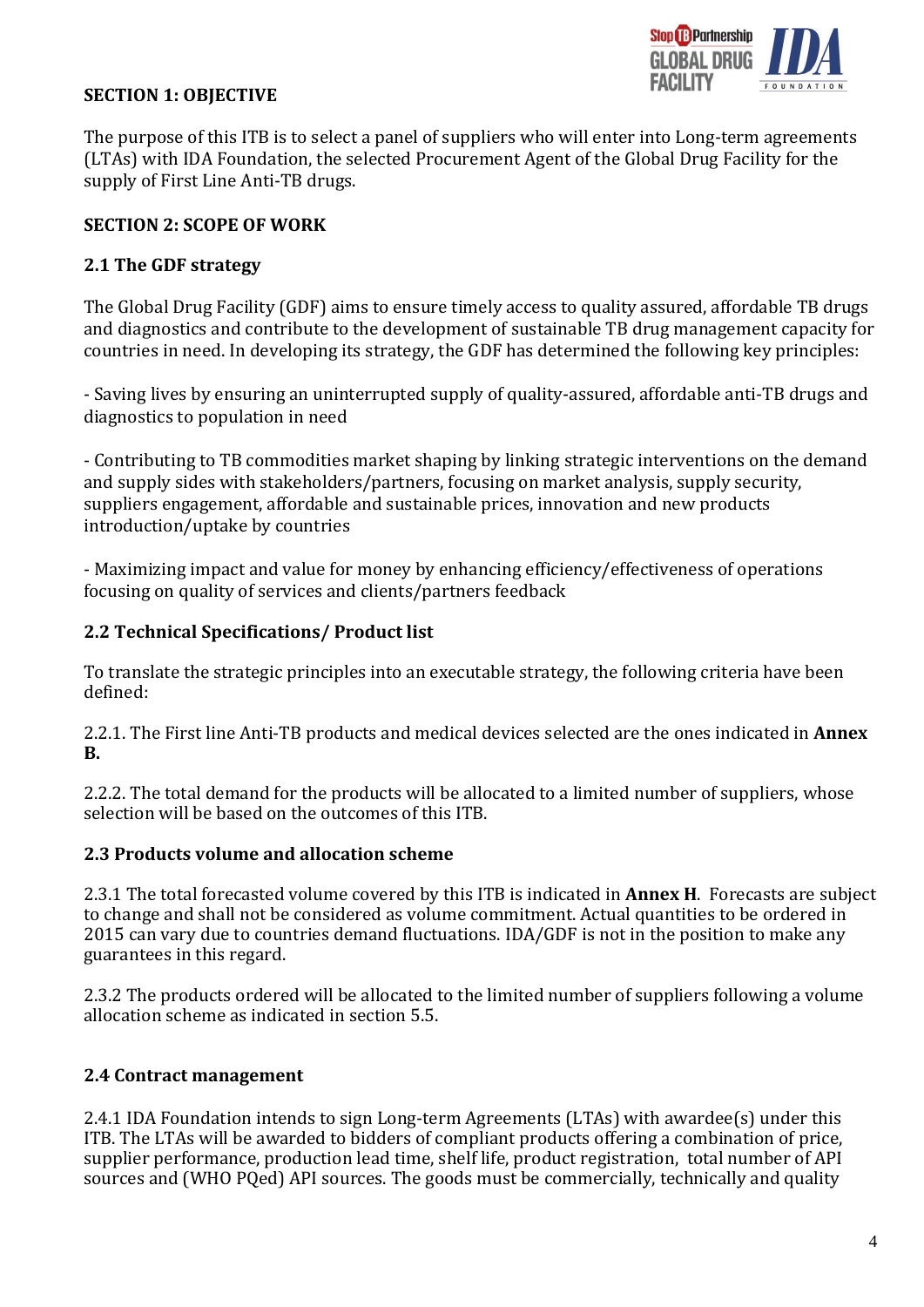

acceptable, and the bid in compliance with this ITB. Bids will be adjudicated on an EXW basis as elaborated hereunder.

2.4.2 LTAs shall be valid for an initial term of 12 months). IDA Foundation shall be entitled to renew an LTA for a further term of 6 or 12 months and on the same terms and conditions, by giving the Contractor written notice of its intention to renew the LTA not less than 30 days prior to the expiry date, provided however that the Contractor shall be entitled to review its prices 12 months after the commencement date of the LTA, and not less than 90 days prior to expiry of the 12 month period shall advise IDA Foundation in writing as to price maintenance or proposed price increases/reductions. In case of price increase, well documented justification needs to be provided to IDA/GDF. The IDA Foundation shall notify the Contractor in writing within 60 days of receipt of the notice, whether it agrees to the revised prices.

### 2.4.3 Performance monitoring

After conclusion of LTA, IDA will be measuring awarded bidders, focusing on lead time (promised date of delivery versus actual date of delivery) and production lead time as stated in the bid. In addition, on time order confirmation and quality compliance (e.g. on-time providing of documents, compliance to QC and PSI requirements) will be monitored and measured. Outcomes of these performance measurements will be used for future ITBs and for discussion on improvement of performance during the LTA period. Please also see clauses 5.1 and 5.14.

### <span id="page-4-0"></span>**SECTION 3: CONDITIONS OF PARTICIPATION**

3.1 This Invitation to Bid is open to bidders whose products have been deemed eligible for inclusion in the tender in compliance with the GDF's Quality Assurance policy and procedures (published at http://www.stoptb.org/gdf/drugsupply/quality sourcing process.asp). A bid submitted for a product for which the bidder has not received regulatory approval status in accordance with the GDF Quality Assurance policy and procedures shall not be considered in the ITB evaluation.

3.2 Bidders whose products shall be prospectively compliant in the near future may be conditionally invited to bid for the product(s) in question at the discretion of IDA/GDF.

All suppliers who expect their products to be compliant by the time of bid opening can submit bids in the ITB, and those that achieve approval by bid opening will be assessed according to that status, if relevant confirmation is provided to IDA/GDF latest 3 hours before bid opening in writing.

If during the ITB period, the submitted product has ERP approval, it cannot be eligible for market share allocation if there are 2 or more products fully approved by WHO PQP or SDRA as per GDF's Quality Assurance policy and procedures (published [http://www.stoptb.org/gdf/drugsupply/quality\\_sourcing\\_process.asp\)](http://www.stoptb.org/gdf/drugsupply/quality_sourcing_process.asp)

However, if the status of these ERP products will change as fully approved by WHO PQP or SDRA until the day and time of the bid opening, these will be considered for market share allocation during bid evaluation.

Manufacturer concerned shall immediately inform Suzanne de Jongh, Programme Manager GDF, IDA Foundation at sdejongh@idafoundation.org, with copy to Fabienne Jouberton, GDF Team Leader at joubertonf@who.int and Nigorsulton Muzafarova, GDF QA officer, at muzafarovan@who.int about such status change latest 3 hours before the time of bid opening, otherwise this will not be considered during bid evaluation.

3.3 For the new paediatrics formulations (section 8-schedule 2, items 4 and 5) bidders are invited to offer a bid or to express their interest (EoI). Bidders can express their EoI by stating this on the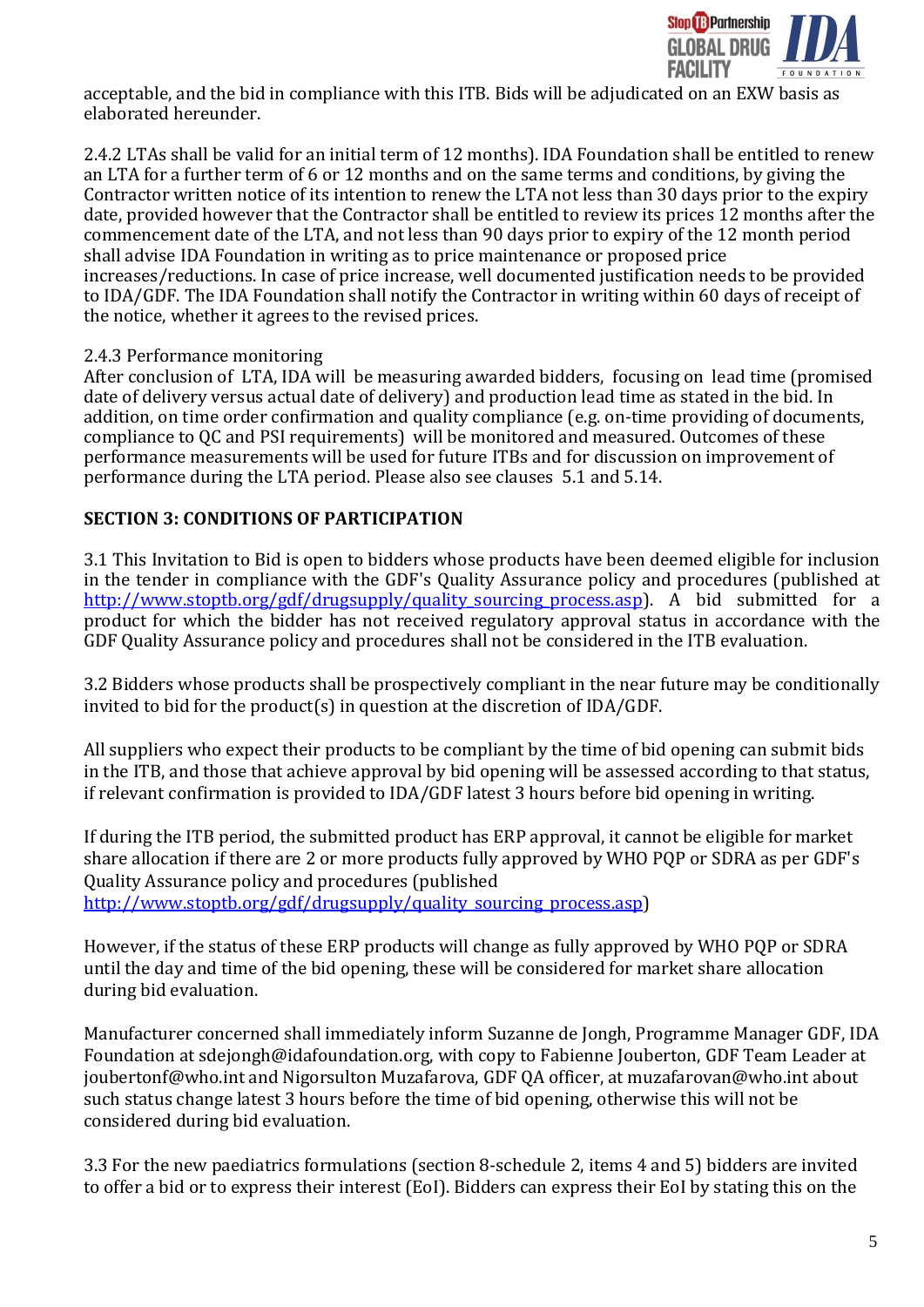

Bid Form (SECTION 9).

If after the closure of the ITB, mentioned products become eligible according to GDF QA Policy, bidders that expressed their interest at the time of this ITB will be invited to 1) make an offer (if only 1 supplier is eligible) or 2) to bid (if more than 1 supplier is eligible). Terms and conditions will be the same this ITB. The LTA will only be signed when all conditions are met.

3.4 Where items offered are not exactly in compliance with specifications indicated by GDF, or wherever alternatives are offered, the Bidder shall re-state in the Bid full specifications offered and how these differ from the specifications requested by GDF. IDA/GDF reserves the right to reject any bid that does not conform to the technical specifications.

3.5 If the bidder submits product in compliance with the GDF's Quality Assurance policy, but in other packaging as required by this ITB, it can be considered for bid evaluation, however without any market share allocation.

3.6 Quality assurance status 'ERP Category 3' means that the product does not meet all quality requirements and it is only recommended if the risk of not treating the disease is higher than the quality risk. Awards are therefore made only in exceptional circumstances for 'ERP Category 3' products. No 'ERP Category 3' product will be considered for market share allocation.

### <span id="page-5-0"></span>**SECTION 4: BID FROM AND BID RESPONSE FORM / INSTRUCTIONS TO BIDDERS**

### <span id="page-5-1"></span>**4.1 MARKING AND RETURNING BIDS**

4.1.1 Bids must be submitted by email to bids@idafoundation.org addressed to the Bid Opening Team and stating the reference ITB-IDA/GDF - FLD/2014/001.

4.1.2 Bids received without the Bid reference number or to any other address than bids@idafoundation.org will be rejected.

4.1.3 BID FORM (SECTION 9, p.13) and BID RESPONSE FORM (ANNEX A) must be completed, signed and returned to IDA. Bidder is requested to also return the Response form for Registration (in High Burden Countries) (ANNEX C) and Disclosure Letter for Access to Information (ANNEX G).

BID RESPONSE FORM (ANNEX A) must preferably be provided in both high resolution easily readable PDF and EXCEL electronic format.

4.1.4. Bid must be made in accordance with the instructions contained in this Invitation to Bid.

### <span id="page-5-2"></span>**4.2 DEADLINES FOR THE SUBMISSION OF BIDS AND BID OPENING**

4.2.1 Bids must be submitted by email to **bids@idafoundation.org by 16.00 hours IST on 14th of November 2014.** Bids received after this deadline will be rejected.

4.2.2 The Bid Opening Team will open Bids publicly on **17th of November 2014 at 10.00 hours** India time in IDA Mumbai office.

4.2.3 IDA will accept no responsibility for the premature opening of a Bid which is not properly addressed or marked.

### <span id="page-5-3"></span>**4.3 PUBLIC OPENING OF BID**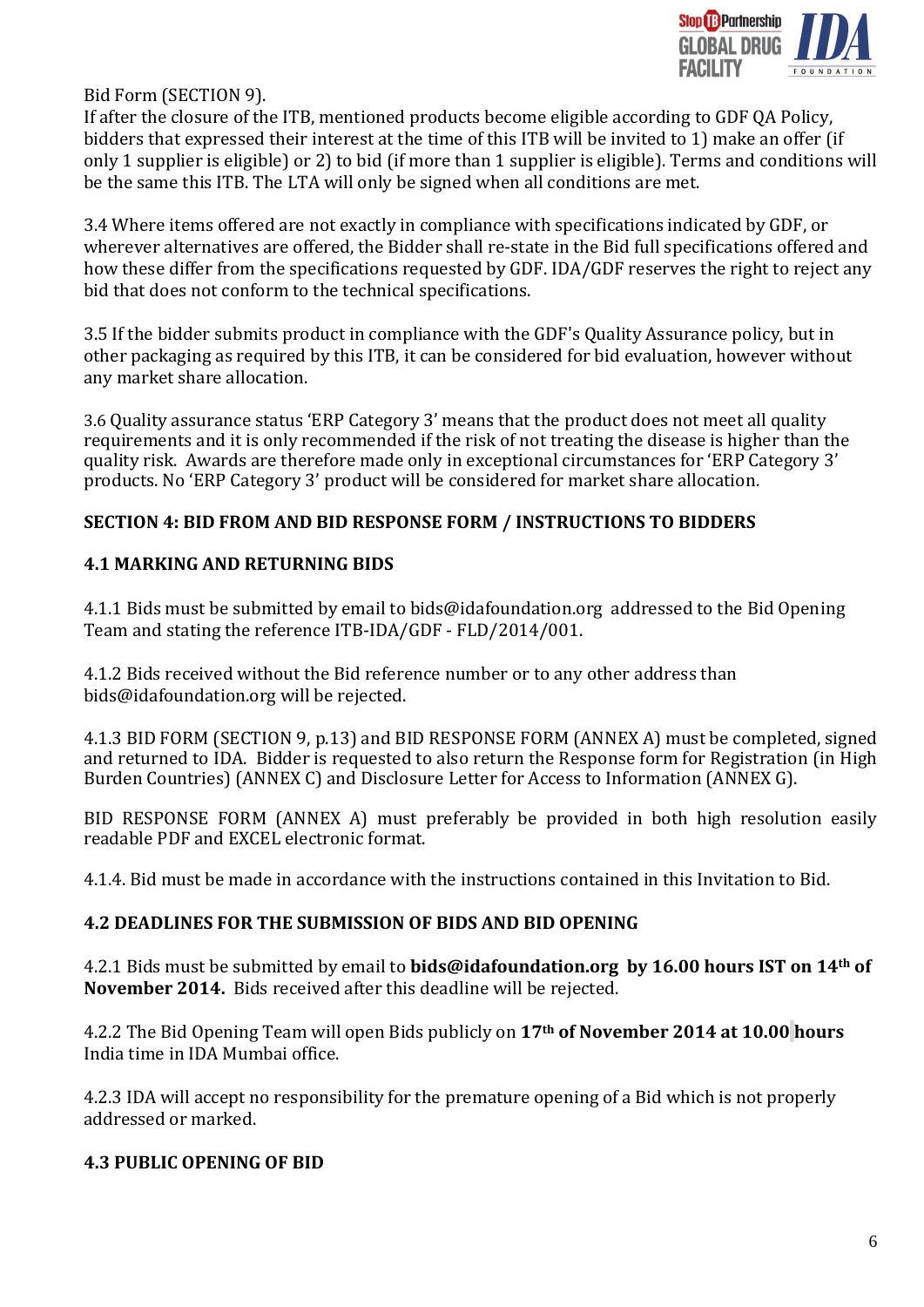

Bidders, or their authorized representative, may attend the public opening of the Bid at the time, date and location specified. No more than two physical representatives per bidder shall be allowed. Bidders should note that the Bid Opening is the only time and place where information related to pricing from competitors is available.

## <span id="page-6-0"></span>**4.4 REQUEST FOR INFORMATION**

4.4.1 Any request for information should be forwarded to Suzanne de Jongh, Programme Manager GDF, IDA Foundation at sdejongh@idafoundation.org, with copy to Fabienne Jouberton, GDF Team Leader at joubertonf@who.int and Nigorsulton Muzafarova, GDF QA officer at muzafarovan@who.int, latest by close of business 31th of October 2014.

4.4.2 Responses to requests for information will be sent to all bidders within three working days from after closing date of the request for information i.e. on 5th of November 2014.

### <span id="page-6-1"></span>**4.5 MODIFICATION AND WITHDRAWAL**

4.5.1 All changes to a Bid must be received by email to bids@idafoundation.org prior to the closing time and date. It must be clearly indicated that it is a modification and supersedes the earlier Bid, or state the changes from the original Bid.

4.5.2 Bids may be withdrawn on written request received from Bidders prior to the bid submission deadline. Negligence on the part of the Bidder confers no right for the withdrawal of the Bid.

## <span id="page-6-2"></span>**4.6 VALIDITY OF BIDS**

Bids should be valid for a period of not less than 60 days after bid submission date.

## <span id="page-6-3"></span>**4.7. PRICES AND DISCOUNTS**

Bidders are requested to:

4.7.1 Provide unit prices in US Dollars only, which will remain firm, subject to the right to review as outlined in ITB clause 2.4.2 and in clause 4 of the model Long-term Agreement (LTA). Failure to quote in US Dollars will lead to invalidation of the bid. Bids will be evaluated in US Dollars only.

4.7.2 Provide staircase pricing as per Annex A Bid Response Form Spread Sheet (i.e. varying prices according to quantity of units purchased per Purchase Order).

4.7.3. Advise as to additional discounts applicable for high-volume purchases.

4.7.4 Any discounts for any reason other than those mentioned on the Bid Response Form must be stated on the Bid (Annex A).

## <span id="page-6-4"></span>**4.8. INCOTERMS**

4.8.1 Bidders are requested to quote unit prices in accordance with the following delivery terms: EXW (Ex-Works) (INCOTERMS 2010)**.** 

4.8.2 Failure to quote in accordance with the requested INCOTERMS will lead to exclusion of the bid.

### **4.9. GROSS WEIGHT AND VOLUME**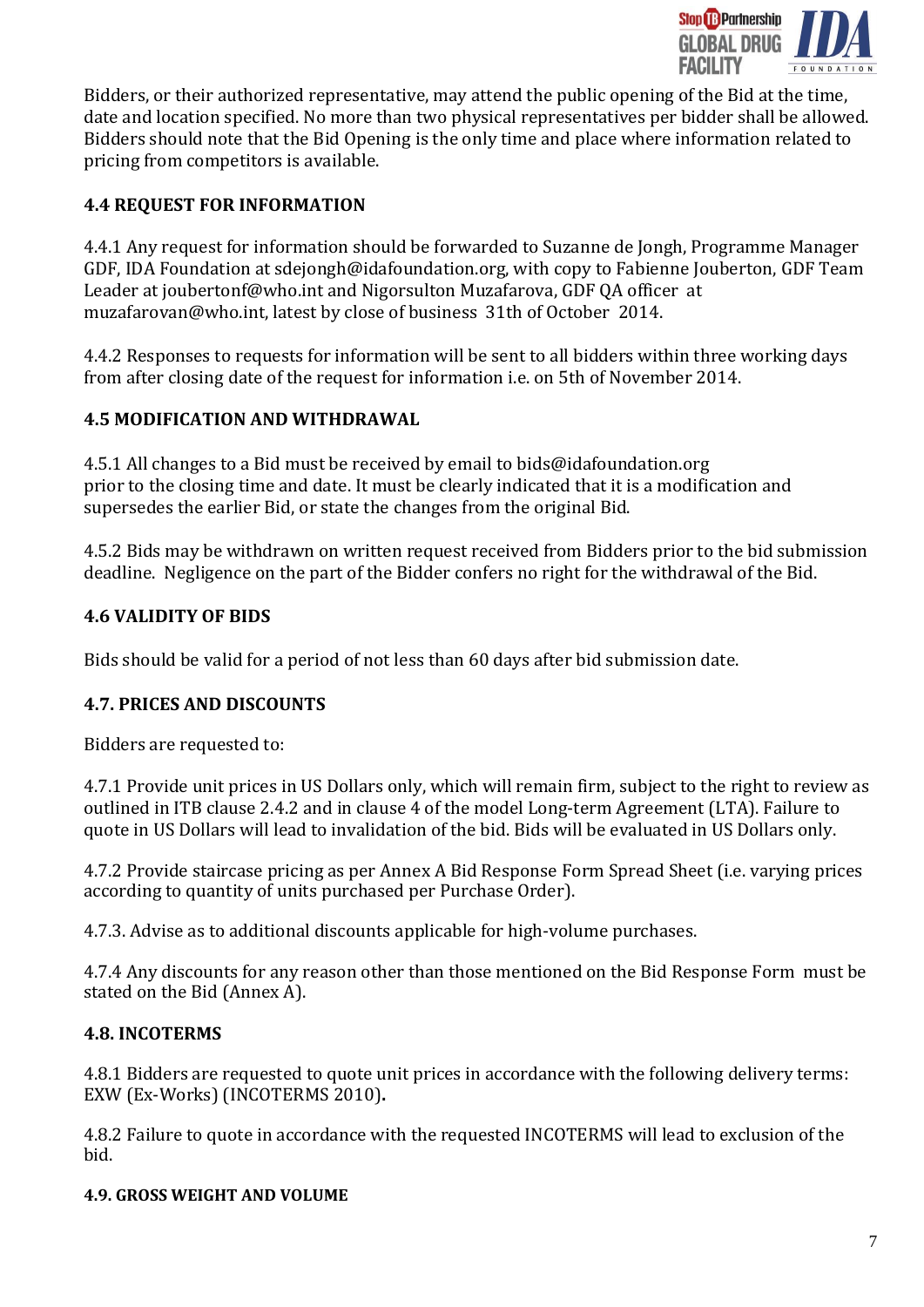

Bidders are required to state the estimated gross weight and volume of the items offered in accordance with the Bid Response Form (Annex A).

## <span id="page-7-0"></span>**4.10. PACKING**

4.10.1. The bidder shall ensure that the cost of packing is included in the price offered for the item(s).

4.10.2 GDF will directly or through IDA submit pdf samples of the latest standard packaging requirements including GDF logo file to all suppliers, upon request.

### <span id="page-7-1"></span>**4.11. SAMPLES**

4.11.1 IDA/GDF reserves the right to request the bidder for free, non-returnable samples of medicines under this ITB. The samples shall be labelled and printed according to the latest standard specimen, for approval by GDF/IDA will facilitate coordination prior to placement of any order.

4.11.2 Failure to provide, in a timely manner, samples or documentation requested by the IDA/GDF shall be sufficient ground to reject a bid.

### <span id="page-7-2"></span>**4.12. COUNTRY OF ORIGIN**

Goods produced in countries other than that of the Bidder must be indicated, stating clearly the country of origin. Bidders may be required to submit a Certificate of Origin of Goods issued by the Chamber of Commerce or other equivalent authority.

### <span id="page-7-3"></span>**4.13. CONTRACT MANUFACTURING**

Bidders MUST identify in their bid any finished products which may be offered by themselves, but originate from another supplier and/or country.

## <span id="page-7-4"></span>**4.14. BIDDER REQUIREMENTS**

4.14.1 The successful bidder warrants that:

- a) It has the personnel, experience, qualifications, facilities, financial resources and all other skills and resources to perform its obligations under any resulting LTA or Purchase Order;
- b) The items offered shall be new and factory packed, and free from defects in workmanship and materials;
- c) The items offered shall be contained or packaged in a manner adequate to protect the ensure integrity of the product ;
- d) It has not and shall not enter into any agreement or arrangement that restrains or restricts the IDA/GDF or the ultimate recipient's rights to use, sell, dispose of or otherwise deal with any item that may be acquired under any resulting LTA or Purchase Order;
- e) The bidder and any of its affiliates shall minimize greenhouse emissions in their activities to the extent possible.
- f) The bidder shall obtain any export license or other governmental authorization which may be necessary. It will be the sole responsibility of the bidder to obtain such license or authorization. IDA /GDF may provide assistance upon request.

4.14.2 The successful bidders will be required to acknowledge that:

a) IDA/GDF may further distribute the goods supplied to their clients;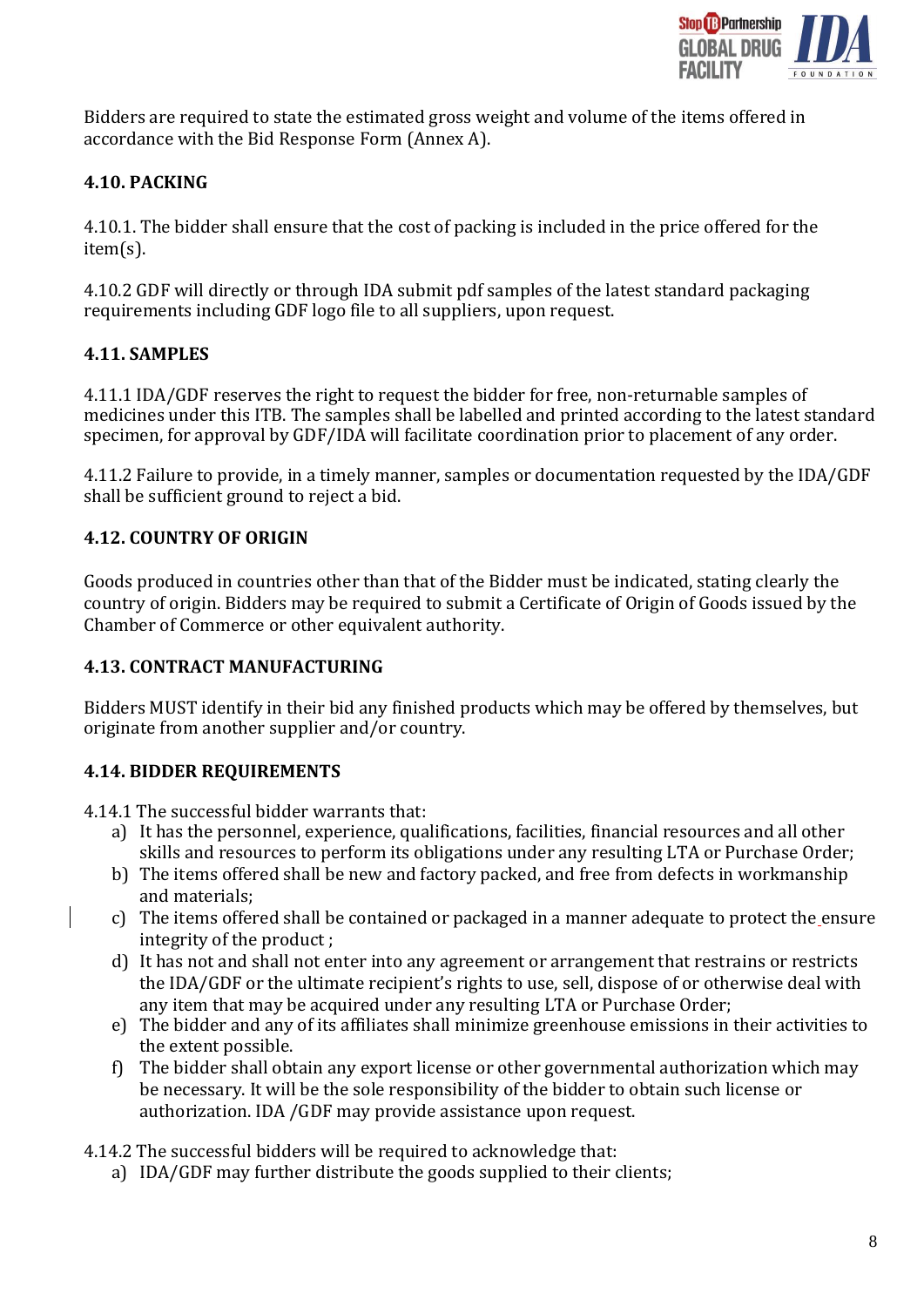

b) The benefit of any warranties provided and liabilities entered into with IDA, shall be passed on by IDA to its clients.

### <span id="page-8-0"></span>**4.15. RIGHTS OF IDA/GDF**

4.15.1 IDA/GDF reserves the right to cancel this ITB or not to make any award(s) and cannot be held liable for any compensation demanded by bidders for the costs involved in bid preparation. The IDA/GDF may also, unless otherwise specified by IDA/GDF or by the Bidder, accept any item in the Bid.

4.15.2 IDA/GDF reserves the right to invalidate any Bid received from a Bidder who, in the opinion of IDA/GDF, is not in a position to perform the contract.

### <span id="page-8-1"></span>**4.16. ERROR IN BID**

Bidders are expected to examine all Schedules and all Instructions pertaining to the Bid. Failure to do so will be at Bidders own risk. In case of errors in the extension price, unit price shall govern.

#### <span id="page-8-2"></span>**SECTION 5: EVALUATION CRITERIA AND ADJUDICATION**

5.1 Bid evaluation criteria and point allocation shall be as follows; with highest points awarded to the lowest price offered for the first category (e.g. 1 – 1100 units) as per Bid Response Form (Annex A) and additional criteria, as follows:

| <b>CRITERIA</b>                                  | <b>MAXIMUM</b><br><b>POINTS</b> |
|--------------------------------------------------|---------------------------------|
| Price (lowest)                                   | 60                              |
| Supplier performance on delivery time (highest)* | 20                              |
| Production lead time                             | 5                               |
| Shelf life (longest)                             | 5                               |
| Product registration (most)                      | 5                               |
| Number of API source(s) (highest)                | 2,5                             |
| Number of WHO PQ API source(s) (highest)         | 2,5                             |

*\*Historical performance on lead time (promised date of delivery versus actual date of delivery) will be used in the bid evaluation for performance on delivery time. Performance is measured per order (line) and for this ITB performance is measured of the full period of the validity of the last LTA (i.e. 1 January 2013 - 31 October 2014) will be used.*

*This will ensure points awarded are based on an objective and equitable input.* 

*In cases where there is no supply history for a specific product/supplier, the following methodology will be used for assigning a performance score:*

*If there is no or inadequate product-specific history (i.e., the supplier has been part of the GDF/IDA programs but has not previously supplied the product in question), the overall performance of the supplier across all other relevant products will be considered.*

*If there is no or inadequate supplier history (i.e., the supplier is new to the GDF/IDA programs or has not supplied any products during the evaluation period), a Supplier Performance Score will be assigned reflecting the mean score of all eligible suppliers for that product.*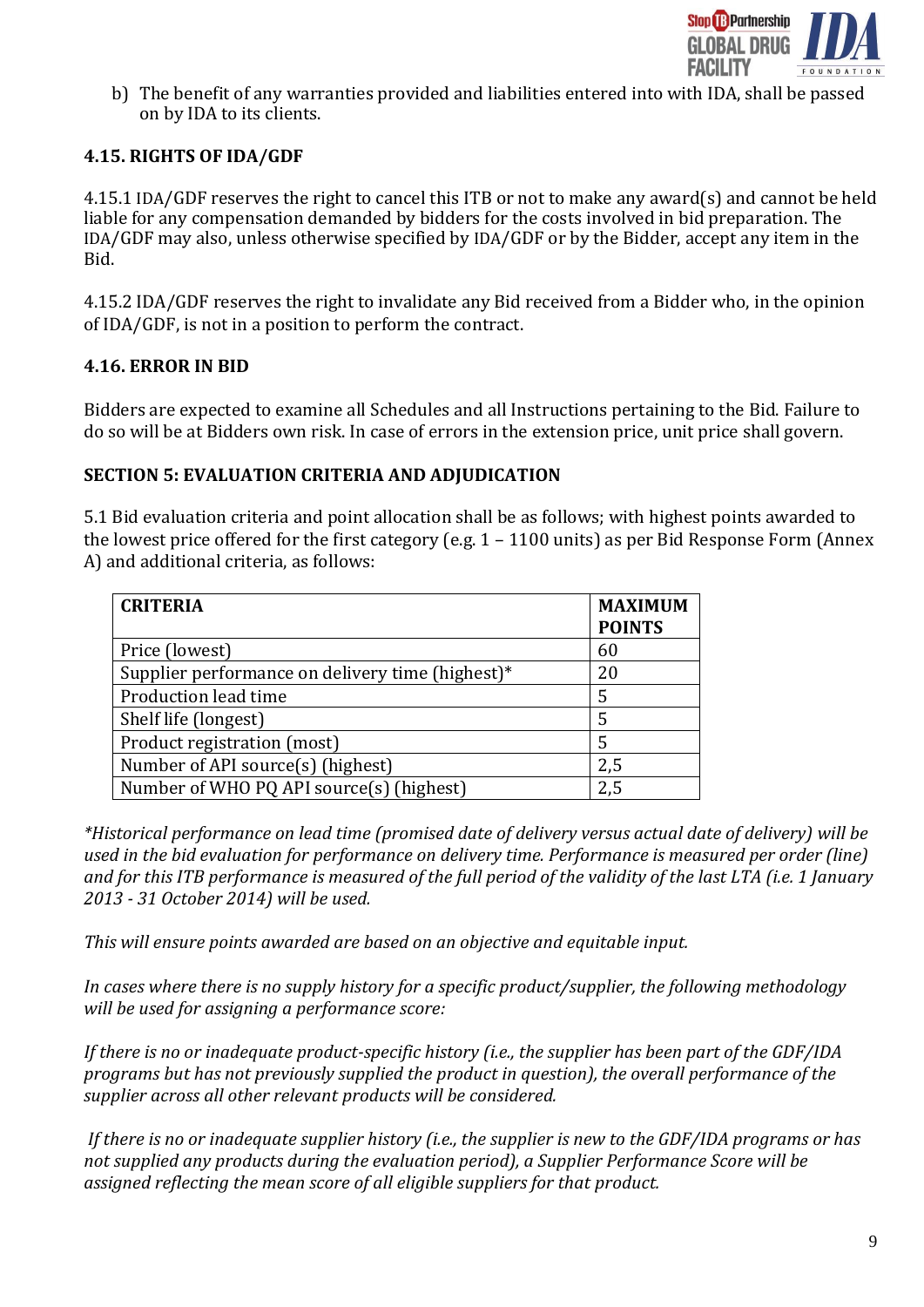

5.2 The competitive range of the bids quoted is considered within a maximum delta of +15% from the lowest price. Suppliers outside the competitive range may be awarded with LTAs without any market share allocation.

5.3 IDA/GDF shall make multiple awards as it is deemed to be in IDA/GDF's best interests to ensure that quality products can be delivered to clients in a timely manner. Any arrangement under this condition will be made on the basis of the lowest, second lowest and third lowest, etc. acceptable bid which meets the requirements in paragraph 2.4.1 above.

5.4 IDA/GDF intends to award contracts or orders based on market share allocation based on the results of this ITB, with possible modifications as per point 5.5 below. Please note, that the below allocations are target allocations only and only for fully approved products under WHO PQP or SDRA, and actual allocations may deviate due to unforeseeability and volatility of procurement requests from countries. Market allocations are also subject to fulfilment by suppliers of respective order requirements, such as but not limited to quality assurance status, importation requirements, in-country registration status, production capacity and lead time in accordance with the Agreement entered with the supplier, as well as client preferences (e.g. in regard to packaging).

5.5 The allocation is indicative based on the primary/secondary/tertiary supplier status awarded based on evaluation of this ITB, and is implemented per formulation and anticipated total quantity over the contract period as follows:

- 100% for primary/sole supplier
- 65%/35% for primary/secondary/auxillary suppliers
- 60%/25%/15% for primary/secondary/tertiary/auxillary suppliers

For the new paediatrics formulations, the initial volume allocation is 100% if there is only one eligible supplier. If after the initial allocation meanwhile more than one supplier becomes eligible, based on the evaluation of the ITB, above scheme will be applicable (see also 3.3).

5.6 The market allocation amounts given above will be re-assessed quarterly, based on performance of suppliers (including but not limited to compliance with lead time, responsiveness etc.). Allocations may be adjusted at the discretion of GDF/IDA as required. In the event of significant underperformance of a supplier, IDA reserves the right to suspend or cancel a long-term agreement and/or reallocate quantities to the other contracted supplier(s).

GDF/IDA reserve the right to modify the allocation percentages if circumstances so require, e.g. with respect to production capacity.

5.7 In case of an award, Bidders who have not previously received Purchase Orders from IDA may receive an order for a limited quantity until satisfactory performance is established.

5.8 Bid evaluation will be carried out by a bid Evaluation Committee which will comprise at least 2 members, with at least 1 representative each from the GDF and IDA Foundation. The Evaluation Committee will operate by consensus.

5.9 In case a formal complaint with regard to the outcomes of the bidding process is lodged by a Bidder, a Review Committee will be set up and will comprise representatives of both GDF and IDA Foundation. Complaints will need to be filed to IDA and GDF within maximum 1 week after the outcomes of the bidding have been communicated to bidders.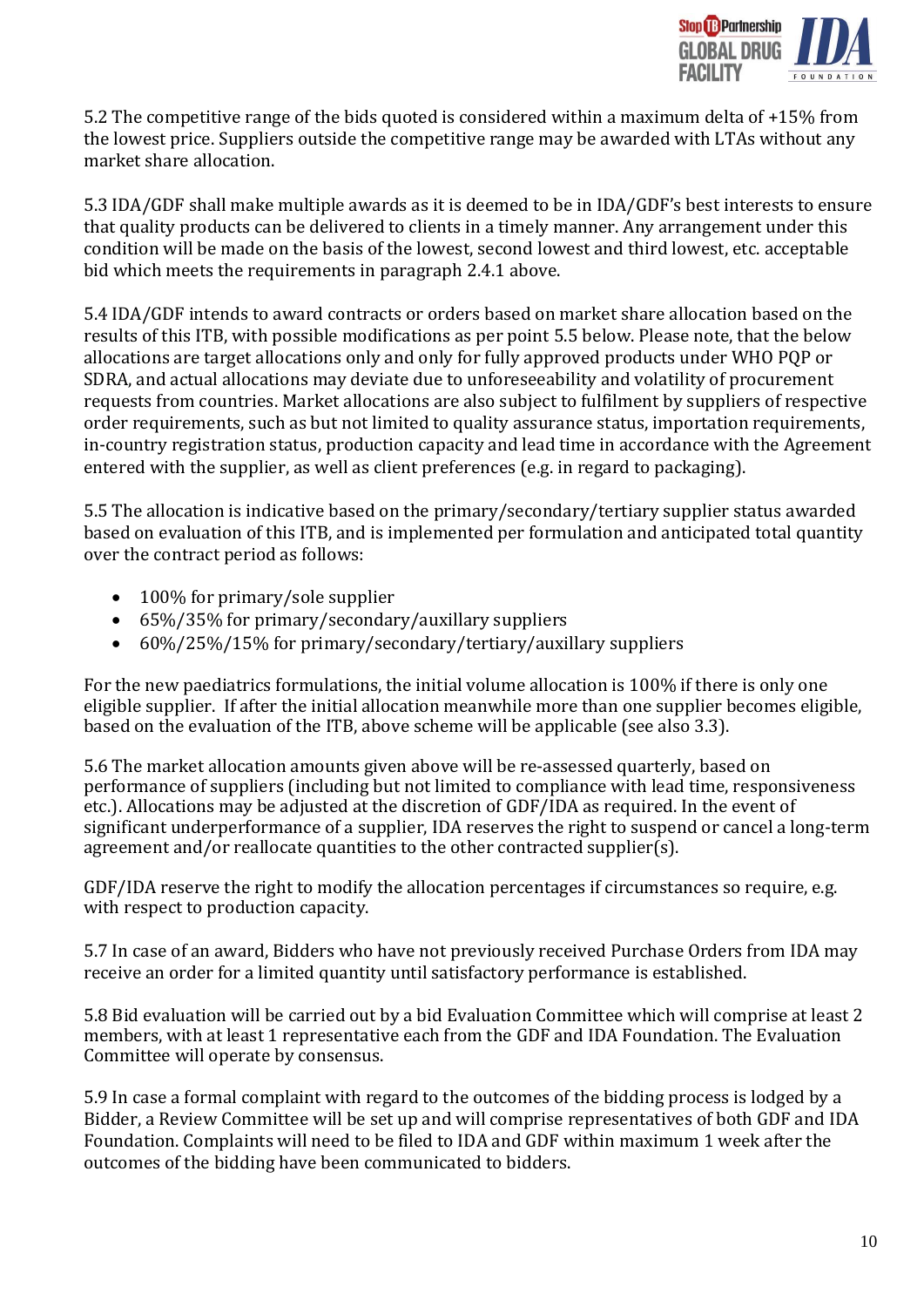

The recommendation made by the Review Committee regarding the complaint in question shall be final and the award, if necessary, modified accordingly.

5.10 Prior to the expiration of the period of bid validity, IDA Foundation will notify the successful Bidder(s) in writing that its bid has been accepted. If, after notification of award, a Bidder wishes to ascertain the grounds on which its bid was not selected, it should address its request to the Procurement Agent. IDA Foundation will promptly respond in writing to the unsuccessful Bidder.

5.11 Successful bidders shall register their products in the countries for which they are ordered where registration is mandatory, and in High Burden TB Countries The most recent information on HBTCs can be found on <http://www.stoptb.org/countries/tbdata.asp> and can be used to fill in Annex C.

5.12 IDA/GDF may issue new Invitations to Bid for a specific product schedule in a case where A) current suppliers are deemed unable to meet the orders coming from the market (e.g. due to insufficient capacity), or B) where a product had none or only one supplier eligible at the time of bid and additional sources achieve the necessary regulatory approval during the LTA period, or a combination of A) and B), or other unforeseen exceptional circumstances.

5.13 The production lead time, i.e. the length of time required for manufacture from the date an order is received until date of goods and shipping documents readiness at supplier premises, must be stated. This parameter will be taken into account in the Bid evaluation.

5.14 Successful bidders are aware that IDA/GDF will monitor and measure the performance of the successful bidder(s) in comparison with production lead time indicated in their bid(s). Accordingly, bidders are requested to state realistic production lead times. GDF at its own discretion may change market allocation in case the performance of the successful bidder(s), in comparison with production lead time indicated in their bid(s) is not satisfactory.

5.15 IDA and GDF reserve the right, unless this information has already been provided within the previous 12 months, to request bidders to submit their most recent Audited Financial Statement, Statutes, Registry excerpt from the respective Chamber of Commerce and Quality System Certificate. This information may be used by IDA/GDF for evaluation and approval purposes before making an award. It is in the interest of the bidders, if requested, to provide information as complete as possible.

5.16 Successful bidders shall permit GDF representatives access to their facilities at any reasonable time to inspect the premises that will be used for the production, testing and packaging of the goods, and will provide reasonable assistance to the representatives for such activity, including copies of any test results or quality control reports as may be necessary.

## **SECTION 6: CONTRACTUAL PROVISIONS**

For contractual provisions, please see model Long-term Agreement, IDA's Terms and Conditions and Code of Conduct (ANNEXES D, E and F).

## <span id="page-10-0"></span>**SECTION 7: TECHNICAL PROVISIONS**

For all Technical Provisions reference is made to model LTA (ANNEX G)

Bidder confirms by offering a BID that all First line TB medicines offered are compliant with the model LTA requirements e.g. Quality Status, GMP compliant manufacturing site, Quality Control, Shelf Life, Marketing Authorization, COA, Packaging etc. etc.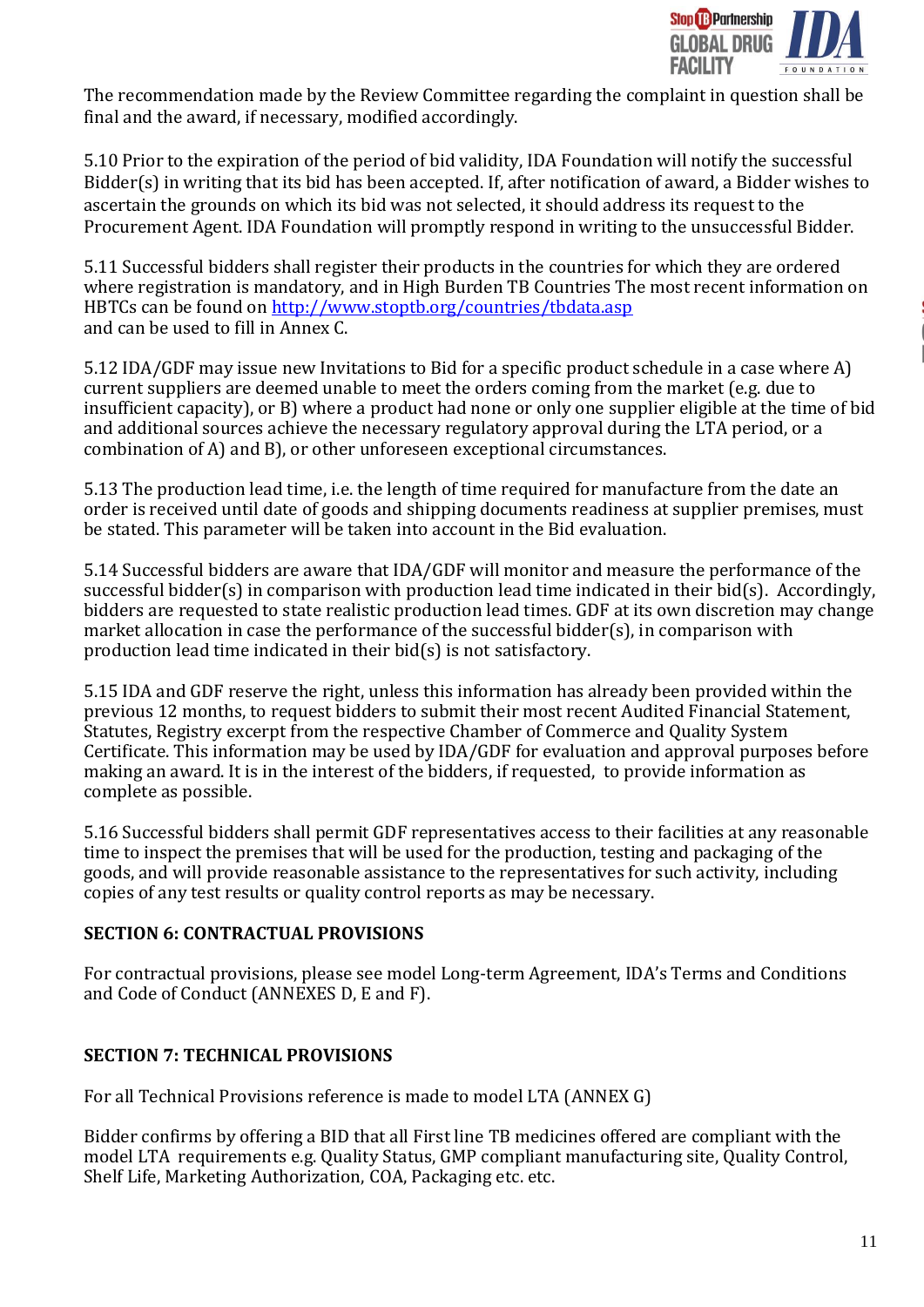

### <span id="page-11-0"></span>**SECTION 8: TECHNICAL SPECIFICATIONS / PRODUCT LIST**

For all Technical Specifications / product list reference is made to ANNEX B.

### **TERMS AND CONDITIONS OF CONTRACT**

Any Purchase Order or Contract resulting from this ITB shall contain IDA's General Terms and Conditions and Code of Conduct (as per ANNEXES E and F).

### **INFORMATION**

Any request for information concerning this ITB, must be forwarded in writing by email, to the persons mentioned in Section 1.4.1 , with specific reference to the ITB number.